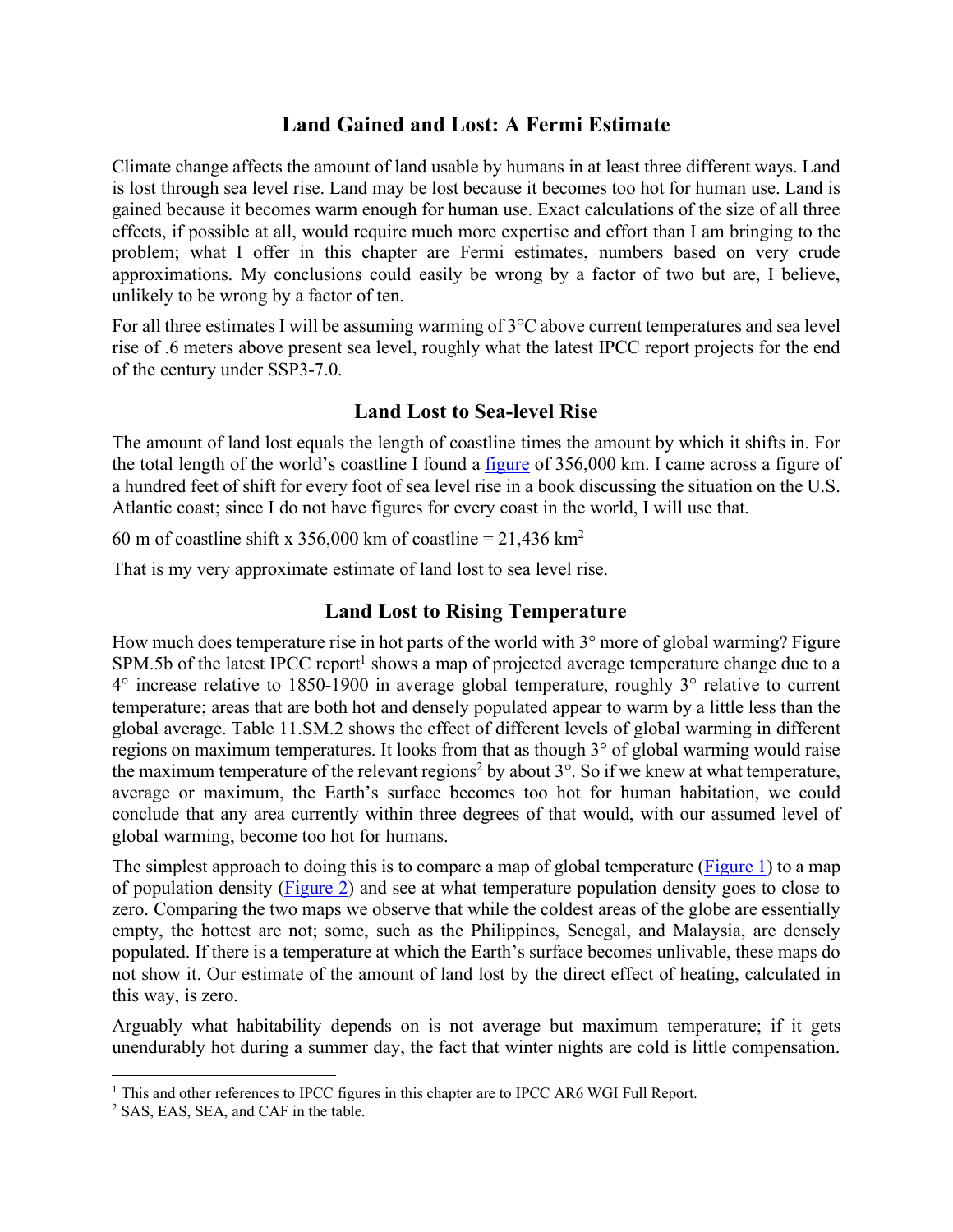Figure 3 is the equivalent of Figure 1 for maximum temperatures. The highest temperature regions it showsinclude densely populated parts of India as well as more sparsely populated parts of Africa and Arabia. Insofar as one can tell from that map, there are no places large enough to show on the map where maximum temperatures are too high for human habitation. It is possible that some would be that hot after an additional three degrees of warning but the combined evidence of Figures 2 and 3 suggests not, since some of the hottest regions are densely populated.

I have been defining usable land as land humans can live on. It might make more sense to define usable land as land suitable for growing crops. Is there any significant amount of land that is too hot to grow crops?

So far as I can tell, there is not. Maps showing yield of various crops can be found online; some regions with high average and maximum temperatures show substantial yields. The yields shown are averaged over countries, but a map of agriculture in India shows crops being grown across areas within India of both high average and high maximum temperature.

My conclusion is that there is probably no substantial amount of land area that will become either uninhabitable or unable to grow crops solely because of temperature with global warming of 3°C.

This does not mean that there is no area that will become either uninhabitable or unable to grow crops as a result of global warming, only that there is no area where it will happen solely because of temperature. Looking at Figure 2, one observes a wide region of northern Africa with almost nobody living there — the Sahara. It is less hot than some populated regions, so temperature is not the entire reason it is empty, but it can be, almost surely is, part of the reason, so increased temperature might expand it.

On the other hand, the latest IPCC report suggests that climate change might have the opposite effect:

Some climate model simulations suggest that under future high-emissions scenarios,  $CO<sub>2</sub>$ radiative forcing causes rapid greening in the Sahel and Sahara regions via precipitation change (Claussen et al., 2003; Drijfhout et al., 2015). For example, in the BNU-ESM RCP8.5 simulation, the change is abrupt with the percentage of bare soil dropping from 45% to 15%, and percentage of tree cover rising from 50% to 75%, within 10 years (2050- 2060) (Drijfhout et al., 2015). However, other modelling results suggest that this may be a short-lived response to  $CO<sub>2</sub>$  fertilization (Bathiany et al., 2014).

# **Land Gained Due to Rising Temperature**

Human land use at present is limited by cold, not heat, as shown on Figure 2 above — the equator is populated, the polar regions are not. It follows that global warming, by shifting temperature contours towards the poles, should increase the amount of land warm enough for human habitation. Melting the icecap over Antarctica would require considerably more than three degrees of global warming and the southernmost land masses north of it are already inhabited, so significant land gains from warming will be in the northern hemisphere.

It seems likely that habitability depends more on minimal temperature than on average temperature. Figure 11.SM.1 of the sixth IPCC report shows minimum temperature of areas such as North America and Northern Asa going up by between 2 and 3.4 degrees per degree of global warming. Since warming is greater in colder climates, I take 3 degrees per degree as a reasonable guess for the increase in minimum temperature in the northern part of those zones. It follows that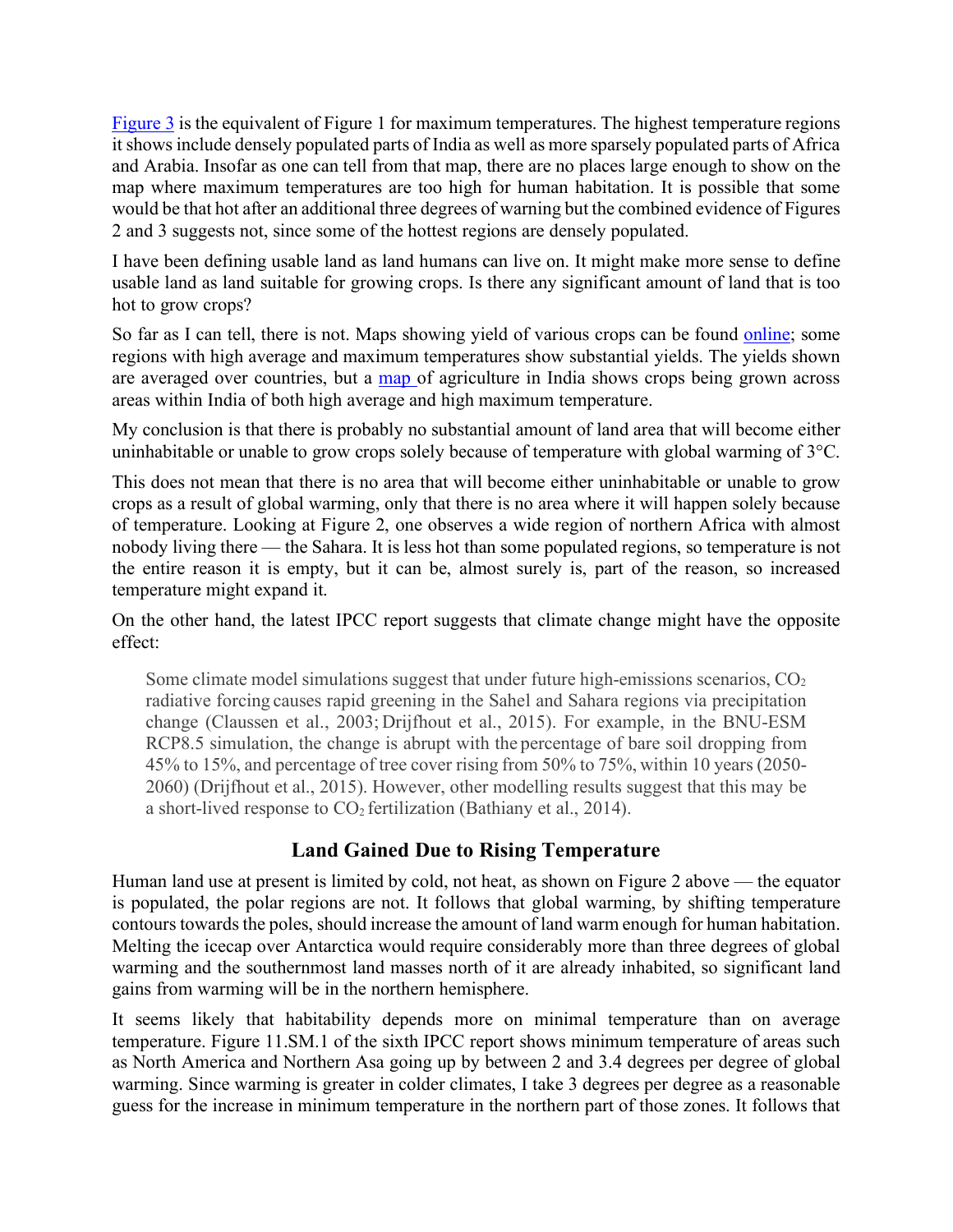three degrees of global warming will increase the minimum temperature in the colder parts of those zones by about nine degrees. To estimate how much land that will shift from not quite habitable to at least barely habitable we need two numbers — what the length over land of the contour dividing barely habitable from not quite habitable is and how far a nine degree increase in temperature will shift it.

Figure 4 shows temperatures in January, which in the northern hemisphere should be close to the minimum, with contours every five degrees — much more precise information than Figure 1 provides for average temperatures. Combining the temperature information on Figure 4 with the population density information on Figure 2, the border of habitability appears to be at about -15°C. Nine degrees of warming will raise the January temperature of land currently at -24° to -15°, shifting land between those two contours from not quite habitable to at least barely habitable. From Figure 4 I estimate the distance between the -15° and -25° contours to average about 800 km, making the distance between -15° and -24° about 720 km. I estimate the length over land of those contours to be about 15,000 km. Hence the area between them is about 10,800,000 km2 .

While land at the northern edge of the zone is being warmed to barely habitable, from a population density of less than two per square km to a population density of more than two but less than ten, land a little farther south is being warmed from barely habitable to more than barely habitable, and the land south of that … . Combining those effects, 10.8 million square km is a rough estimate of the increase in fully usable land.

The analysis so far has used population density as the measure of habitability. As I suggested earlier, it might make more sense to use the ability to grow crops. Crop production maps for Canada and Russia show crops growing in about the same areas that appear habitable by population density.

### **Conclusion**

On the basis of these calculations I find, for the effect of climate change by the end of the century under SSP3-7.0:

Loss of usable land by flooding due to sea level rise:  $21,436$  km<sup>2</sup>

Loss of usable land due to the direct effect of warming: Probably close to zero.

Increase of usable land due to the direct effect of warming: 10.8 million km<sup>2</sup>.

All of these numbers are very approximate, but they imply an increase in the amount of land warm enough to be usable by humans by more than twice the area of the United States. They also imply that nearly five hundred times as much land is gained through warming as is lost through sea level rise.

### **Previous Estimates**

"Climate change impacts on global agricultural land availability" by Xiao Zhang and Ximing Cai 2011 *Environ. Res. Lett.* 6 014014 is a more elaborate analysis, focusing on the amount of arable land and taking account of a wider range of constraints including soil quality and humidity. It